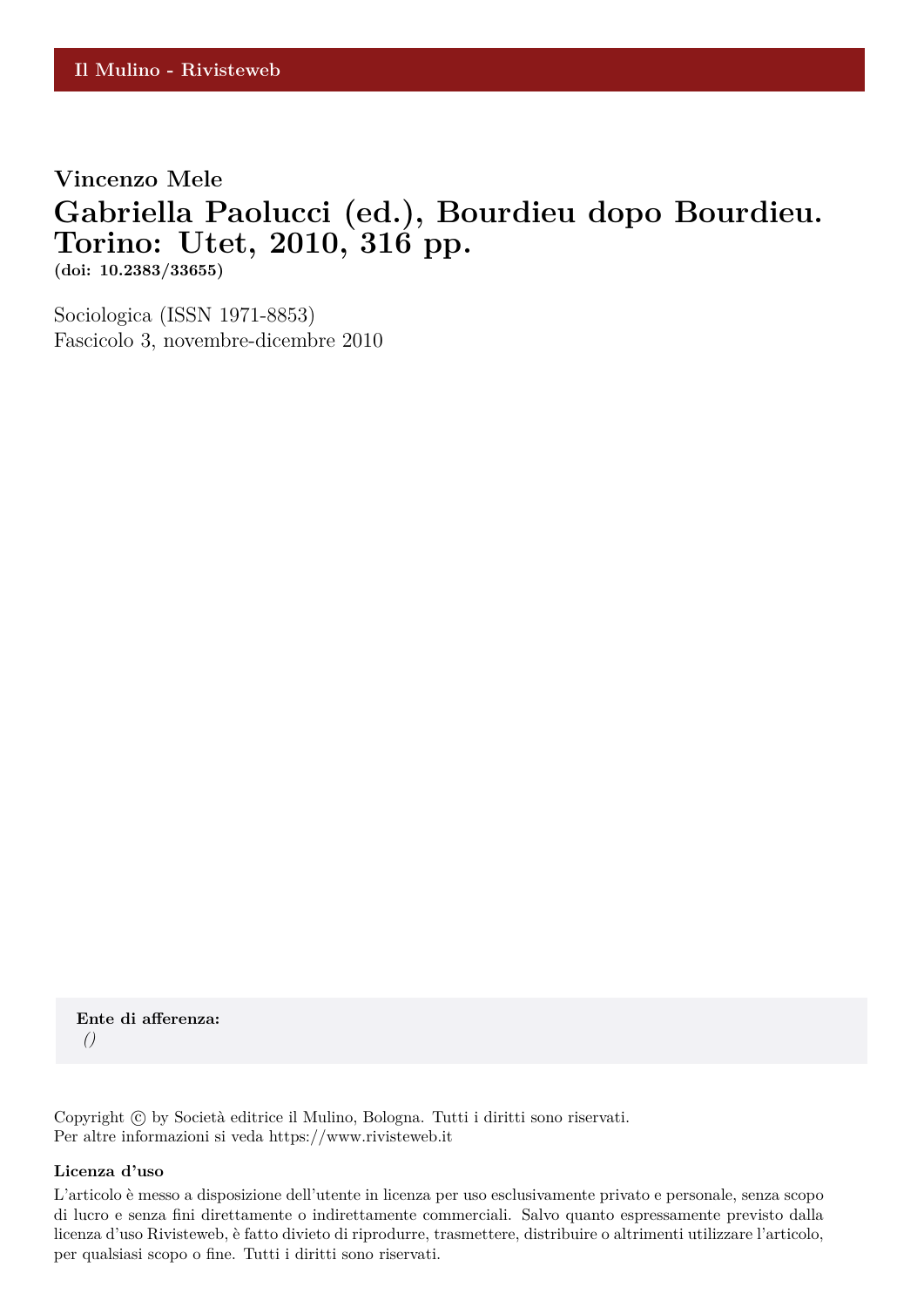## **Gabriella Paolucci (ed.), Bourdieu dopo Bourdieu. Torino: Utet, 2010, 316 pp.**

doi: 10.2383/33655

The volume of collected essays, *Bourdieu After Bourdieu*, is one of the first significant discussions to appear in Italy on the work of this important French sociologist. This may appear strange to the international academic community, considering that Bourdieu died in 2002 and was, well before his death, one of the most often cited authors in the social sciences. The structure of the book partly reflects the peculiarly Italian reception of Bourdieu's work: most of the authors come from rather eccentric geographical and disciplinary areas. Some are not Italian; others possess a trans-disciplinary competence that transcends sociology (linguistics, literature, history); and, above all, none of them come from the mainstream of Italian academic sociology. However, none of this (of course) detracts from the validity of their contributions.

The book is organized in three sections. The first sction is mainly dedicated to Bourdieu's epistemology. Here we find papers on "Beyond subjectivism and objectivism in Pierre Bourdieu" (Marco Pitzalis), "Bourdieu's sociology of sociological interests" (Grazia Scarfò Ghellab), and the relation between sociology and politics (David Swartz). The second section offers an analysis of Bourdieu's key concepts, which have become popular in contemporary social theory: habitus theory (Gisèle Sapiro), the field (Anna Boschetti), capital (Marco Santoro), and symbolic violence (Gabriella Paolucci). The section spart is devoted to Bourdieu's social theory on education and social reproduction (Franca Bonichi), the sociology of science (Alessandro Mongili), and a detailed map of Bourdieu's influence on and relevance to Italian sociology from the 1970s to the present (Angelo Salento).

The delay with which Bourdieu's work spread throughout Italy can be explained by the peculiar structure of the field of Italian sociological, as well as the larger field of intellectual inquiry. Marco Santoro – who wrote a recent paper on "How 'Not' to become a Dominant French Sociologist: Bourdieu in Italy (1966-2009)" – tries to offer a Bourdesienne analysis of this unsuccessful reception. His explanation invokes a mix of various factors at work in Italy at the time: social structure, time and more strictly cultural aspects (epistemological and philosophical). Among the first, social structure, it is interesting to note the relatively marginal position of Bourdieu's first editors in Italy, where the academic nobility of Italian sociology – those who possess the necessary symbolic capital to decide who belongs to the legitimate sociological field – were rather hostile to Bourdieu's work. In fact, the structure of the Italian cultural and academic field is traditionally "allergic" to anything that "smells of determinism, holism, structuralism" [Santoro 2009, 61], since such a theoretical stance "can be suspected to limit the intellectual (and moral) celebration of (individual) agency as a relatively free instance of choice" [Santoro 2009]. To this first, highly visible, epistemological factor we should add a second less apparent one: the specific features of Italian sociological work and research. Some potential causes of Bourdieu's being neglected depended on the typically Italian weak integration between theory and research, which is a founding feature of Bourdieu's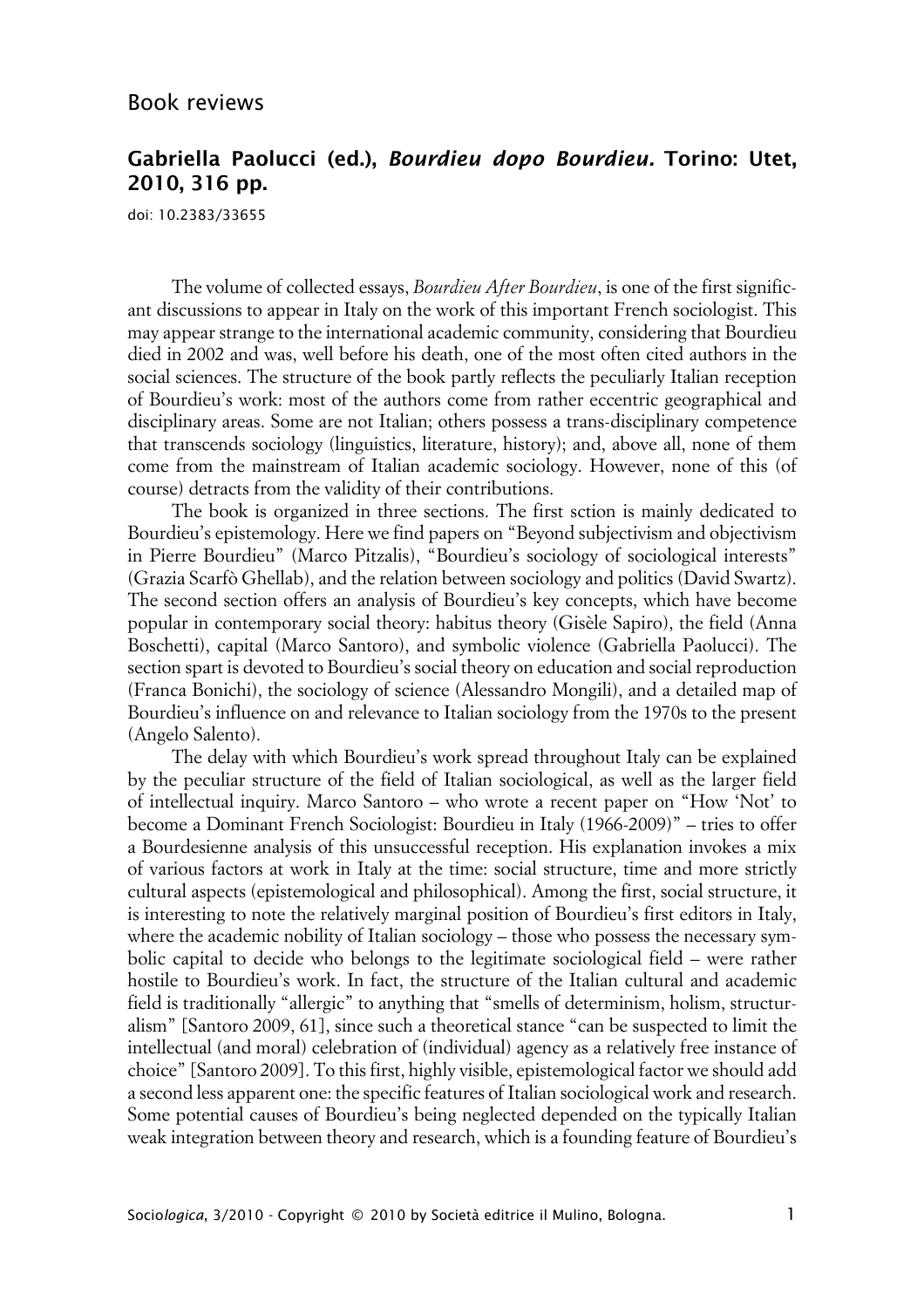work. In Italy, social (philosophical) theory usually advances counter to social (statistical) research: only rarely do the two merge. If we also consider the generalized overemphasis on theory and the relative weakness of empirical social research in Italy, we can get an idea of how reluctantly sociological work such as Bourdieu's, which is theoretical but heavily grounded in empirical data, would be received.

Last but not least, timing played an important role in Bourdieu's intellectual marginality in Italy: by the time his first works were introduced in the 1970s, Italian academic sociologists had already chosen their authors of reference (mainly North Americans such as Parsons, Merton, Lazarsfeld) and addressing Bourdieu's work was left to some nonacademic social activists and intellectuals, who focused on an analysis of the education system, but overlooked his broader theoretical contributions. In the 1980s and 1990s, when Bourdieu's work had perhaps a greater chance for dissemination in Italy, a drastic change in the cultural and political conditions occurred: with the fall of the Berlin wall, Italian sociologists rapidly abandoned every form of critical sociology and anything that could be even remotely associated with Marxism. The ensuing paradox was that while some in the 1970s found Bourdieu to be not Marxist enough, in the 1980s and 1990s others deemed him too Marxist. As Salento observes in the present book's concluding essay, Bourdieu was a sort of "unhonored guest" until just few years before his death, when the resonance of his political positions made it impossible to avoid publication of his major works, though this came about without any substantial discussion or acceptance in the "legitimate" academic field of sociology.

In her detailed account of the uses and misuses of Bourdieu's notion of field, Anna Boschetti observes that Bourdieu's theoretical work – unlike Sartre's, Althusser's, Foucault's, or Habermas' – produced a collective international workshop. In this sense, Bourdieu's theory is a "progressive theory" (I. Lakatos), as opposed to "degenerative theory" – theories that tends to degenerate into dogmas – since it proposes a research program that asks to be falsified, proved, enriched. It can easily be inferred that adopting Bourdieu's modus operandi would require a great amount of time, as well as economic, and human resources. However, because of the traditionally fragmentary and individualistic landscape of Italian sociology, these are yet to be forthcoming.

Concepts such as habitus (analyzed by G. Sapiro), capital (M. Santoro), or symbolic violence (G. Paolucci) are highly refined conceptual constructs that Bourdieu elaborated through years of confrontation with his main intellectual references (Levi Strauss, the phenomenological tradition, Durkheim, G. Bachelard and G. Canguilhem for the epistemology). At the same time, Bourdieu applied these concepts on the empirical level, eschewing theoretical debates that he considered insignificant for practical research (such as the micro/macro debate in sociology, the distinction between sociology and anthropology, holism/individualism, etc.). These are products of what B. called the scholastic view (*scholè*): the point of view of people who have time to question the world, free from the preoccupations of everyday life. A kind of "reflexive" habitus that tends to view "real" social actors as behaving as if they were professional sociologists. Once, in a interview, Bourdieu borrowed an insightful quote from Virginia Woolf: "General ideas", said Virginia Woolf, "are always generals' ideas". Instead, the proper sociologist's job is to understand the blind, narrow, partial vision of the ordinary soldier lost in battle (like Fabrizio Dongo in *Le Rouge et le Noir*).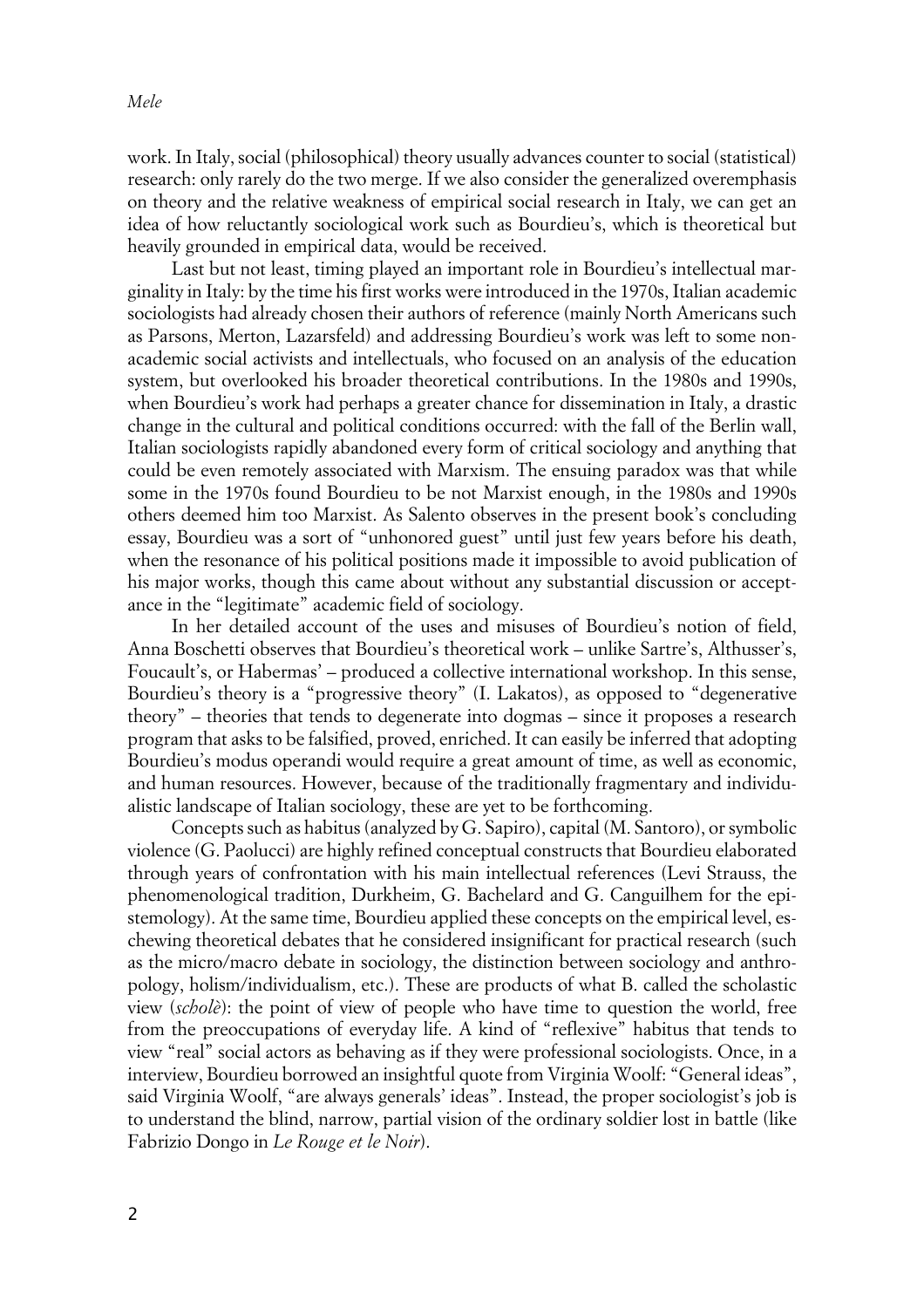One decisive factor for Bourdieu's recent worldwide fame has been the strong political engagement that characterized the last part of his career, when he embraced the anti neo-liberalism movement (also called No Global in the media). Many observers, scholars, even friends found this late position of the French sociologist rather contradictory, as he had been for the most part absent from the French political arena until the 1990s, and had kept a certain distance from the French upheaval of '68 and the social movements of the 1960s and 70's, when it was considered nearly commonsensical for intellectuals to be *engagé*.

David Swartz's contribution to the volume analyzes in detail the evolution of Bourdieu's attitude toward politics and engagement. Even though all of Bourdieu's sociological writings could be considered political in the most modern sense, Schwartz notes that Bourdieu tried his entire life to establish a distinction between the two fields – political and sociological/scientific/intellectual. Only near the premature end of his intellectual career, when he felt that the boundaries were collapsing, did he use symbolic capital to enter the political field.

Since the beginning of his field research on Algeria, Bourdieu never shared Max Weber's "avalutativity" postulate (a kind of "pact of non-aggression with the established order") and instead considered a critique of domination as sociology's primary task. Authentic scientific research is always threatening to the established order, because it aims to unmask the hidden interests of power. The choice of research topics is clearly determined by moral and political principles. Bourdieu's writings on the Algerian underclasses document the destructiveness of French colonialism and the struggle for independence. However, at the same time, he never signed petitions or took part in demonstrations against the colonial war, in contrast to most French intellectuals of his time. His intention was to use social science to report on some aspects of Algeria that were not considered in the mainstream debate on the war.

In May 1968 the student protests and workers' strikes brought the French government to its knees, forcing president Charles De Gaulle to call for new elections. In this context Bourdieu assumed quite an ambivalent position: on the one hand, he was rather critical of the inequality and privileges to the few that characterized the French educational system (*Les héritiers. Les étudiants et la culture*, 1964), on the other, he was skeptical that the Utopian component of the student movement could actually bring about real, enduring political change. Unlike many of his colleagues, he kept his distance from the French model of the "engaged Intellectual", in its various formulations: Michel Foucault's "specific intellectual" and especially Jean Paul Sartre's "universal intellectual". To act like most of his colleagues, especially in 1968, and take a public position on everything (following Sartre) seemed to him an arbitrary use of symbolic capital in the public sphere. He believed that the sociologist (just as the academic intellectual) was fundamentally a "scientist", whose work should be judged according to the rules of the "scientific field." Only in this way could there be any real form of social and cultural progress. His final change of heart in this respect, which led to his involuntarily becoming a new "icon" of the public intellectual, was probably determined by the fact that he saw the power of neoliberals as stemming precisely from this transgression of borders between science and politics and in the misuse of science by the media (particularly television – see *Sur la Television*, 1996). Neoliberal governments justify and legitimate